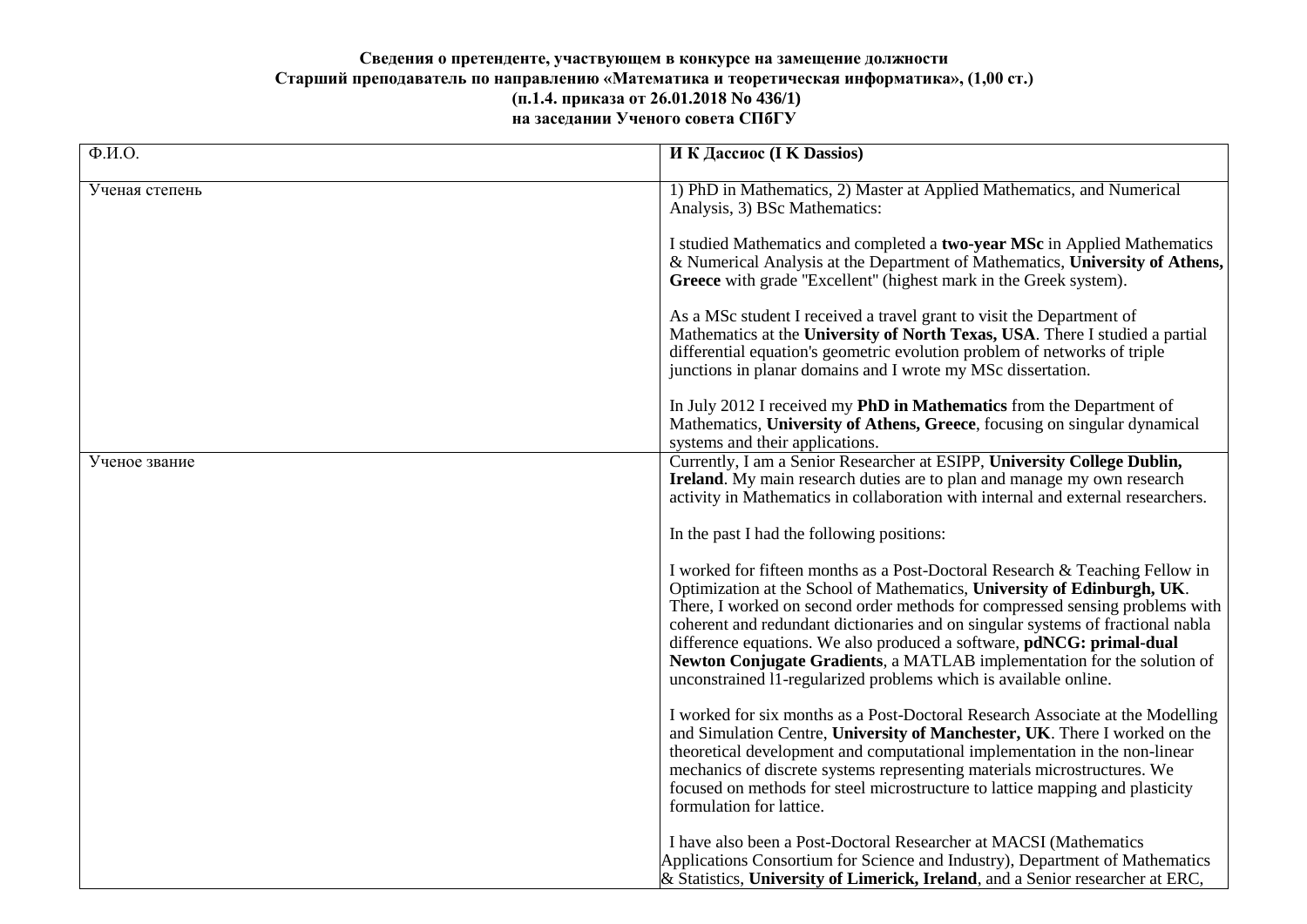|                                                                                                                                                                                                                                                                                                 | <b>University College Dublin, Ireland.</b>                                                                                                                                                                                                                                                                                                                                                                                                                                                                                                                                                                                                                                                                                                                                                                                        |
|-------------------------------------------------------------------------------------------------------------------------------------------------------------------------------------------------------------------------------------------------------------------------------------------------|-----------------------------------------------------------------------------------------------------------------------------------------------------------------------------------------------------------------------------------------------------------------------------------------------------------------------------------------------------------------------------------------------------------------------------------------------------------------------------------------------------------------------------------------------------------------------------------------------------------------------------------------------------------------------------------------------------------------------------------------------------------------------------------------------------------------------------------|
| Научно-педагогический стаж                                                                                                                                                                                                                                                                      | 17 years                                                                                                                                                                                                                                                                                                                                                                                                                                                                                                                                                                                                                                                                                                                                                                                                                          |
| Количество публикаций за последние 3 года в изданиях, индексируемых<br>РИНЦ, Web of Science Core Collection или Scopus                                                                                                                                                                          | за период 2012-2017, Scopus - 29, MathSciNet - 20<br>Please note that my research track record, includes 39 papers to date in journals<br>from world leading publishers in Mathematics such as: SIAM (SIAM Journal on<br>Scientific Computing), Springer (Boundary Value Problems, Circuits, Systems<br>and Signal Processing, Advances in Difference Equations, Journal of Economic<br>Structures, Journal of Industrial Engineering International), Elsevier (Applied<br>Mathematics and Computation, Journal of Computational and Applied<br>Mathematics, Computers & Mathematics with Applications, Applied<br>Mathematical Modeling, Electric Power Systems Research), IEEE (Power<br>Systems IEEE Transactions, IEEE Transactions on Circuits and Systems I), Wiley<br>(Mathematical Methods in the Applied Sciences), etc. |
| Индекс Хирша по РИНЦ, Web of Science Core Collection или Scopus                                                                                                                                                                                                                                 | Scopus = $130$ citations, h-index 7                                                                                                                                                                                                                                                                                                                                                                                                                                                                                                                                                                                                                                                                                                                                                                                               |
| Количество заявок, поданных за последние три года, с целью получения<br>финансирования на выполнение научных исследований:<br>- от российских научных фондов                                                                                                                                    | R                                                                                                                                                                                                                                                                                                                                                                                                                                                                                                                                                                                                                                                                                                                                                                                                                                 |
| - от зарубежных научных фондов                                                                                                                                                                                                                                                                  |                                                                                                                                                                                                                                                                                                                                                                                                                                                                                                                                                                                                                                                                                                                                                                                                                                   |
| - из других внешних источников                                                                                                                                                                                                                                                                  |                                                                                                                                                                                                                                                                                                                                                                                                                                                                                                                                                                                                                                                                                                                                                                                                                                   |
| Количество договоров на выполнение научных исследований, в которых за<br>последние три года претендент участвовал в качестве руководителя<br>(ответственного исполнителя), с указанием года заключения, срока, названия<br>и объема финансирования каждого:<br>- с российскими научными фондами |                                                                                                                                                                                                                                                                                                                                                                                                                                                                                                                                                                                                                                                                                                                                                                                                                                   |
| - с зарубежными научными фондами                                                                                                                                                                                                                                                                |                                                                                                                                                                                                                                                                                                                                                                                                                                                                                                                                                                                                                                                                                                                                                                                                                                   |
| - с другими внешними организациями                                                                                                                                                                                                                                                              |                                                                                                                                                                                                                                                                                                                                                                                                                                                                                                                                                                                                                                                                                                                                                                                                                                   |
| Опыт научного руководства и консультирования за последние 3 года:<br>- число ВКР бакалавров / специалистов                                                                                                                                                                                      | 4 English & Greek                                                                                                                                                                                                                                                                                                                                                                                                                                                                                                                                                                                                                                                                                                                                                                                                                 |
| - число диссертаций магистерских / кандидатских / докторских                                                                                                                                                                                                                                    |                                                                                                                                                                                                                                                                                                                                                                                                                                                                                                                                                                                                                                                                                                                                                                                                                                   |
| - число выпускников аспирантуры                                                                                                                                                                                                                                                                 |                                                                                                                                                                                                                                                                                                                                                                                                                                                                                                                                                                                                                                                                                                                                                                                                                                   |
| Опыт учебно-методической работы за последние 3 года:<br>- число разработанных и реализованных учебных курсов<br>число учебников, учебных пособий, прошедших<br>редакционно-                                                                                                                     |                                                                                                                                                                                                                                                                                                                                                                                                                                                                                                                                                                                                                                                                                                                                                                                                                                   |
| издательскую обработку                                                                                                                                                                                                                                                                          |                                                                                                                                                                                                                                                                                                                                                                                                                                                                                                                                                                                                                                                                                                                                                                                                                                   |
| Иная информация, предоставленная по инициативе претендента                                                                                                                                                                                                                                      | - Awarded as "Consistently Top Performer" during my last Performance Probation.<br>- Named a "Top 1 % peer reviewer in Mathematics", Publons Awards 2017.                                                                                                                                                                                                                                                                                                                                                                                                                                                                                                                                                                                                                                                                         |
|                                                                                                                                                                                                                                                                                                 | - Awarded for my contribution to ERC, Ireland, December 2016.                                                                                                                                                                                                                                                                                                                                                                                                                                                                                                                                                                                                                                                                                                                                                                     |
|                                                                                                                                                                                                                                                                                                 | - In the past years I gave 9 invited talks and 15 contributed talks at international<br>conferences, workshops and seminars.                                                                                                                                                                                                                                                                                                                                                                                                                                                                                                                                                                                                                                                                                                      |